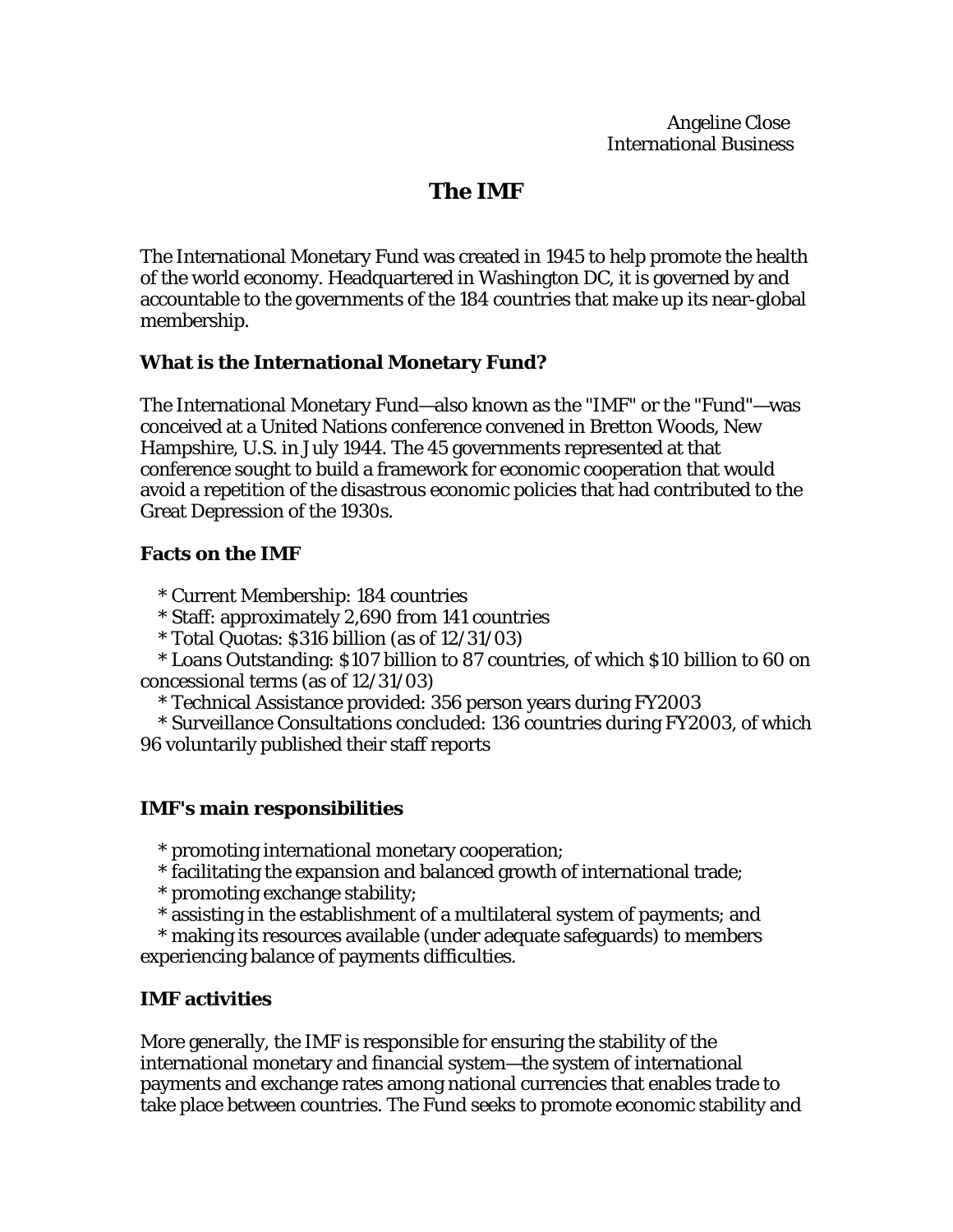prevent crises; to help resolve crises when they do occur; and to promote growth and alleviate poverty. It employs three main functions—surveillance, technical assistance, and lending—to meet these objectives.

 \* The IMF works to promote global growth and economic stability—and thereby prevent economic crisis—by encouraging countries to adopt sound economic policies.

Surveillance is the regular dialogue and policy advice that the IMF offers to each of its members. Generally once a year, the Fund conducts in-depth appraisals of each member country's economic situation. It discusses with the country's authorities the policies that are most conducive to stable exchange rates and a growing and prosperous economy. The IMF also combines information from individual consultations to form assessments of global and regional developments and prospects. Its views are published twice each year in the World Economic Outlook and the Global Financial Stability Report.

Technical assistance and training are offered—mostly free of charge—to help member countries strengthen their capacity to design and implement effective policies. Technical assistance is offered in several areas, including fiscal policy, monetary and exchange rate policies, banking and financial system supervision and regulation, and statistics.

 \* In the event that member countries do experience difficulties financing their balance of payments, the IMF is also a fund that can be tapped to help in recovery.

Financial assistance is available to give member countries the breathing room they need to correct balance of payments problems. A policy program supported by IMF financing is designed by the national authorities in close cooperation with the IMF, and continued financial support is conditional on effective implementation of this program.

 The IMF is also actively working to reduce poverty in countries around the globe, independently and in collaboration with the World Bank and other organizations.

The IMF provides financial support through its concessional lending facility—the Poverty Reduction and Growth Facility (PRGF)—and through debt relief under the Heavily Indebted Poor Countries (HIPC) Initiative.

 In most low-income countries, this support is underpinned by Poverty Reduction Strategy Papers (PRSP). These papers are prepared by country authorities—in consultation with civil society and external development partners—to describe a comprehensive economic, structural and social policy framework that is being implemented to promote growth and reduce poverty in the country.